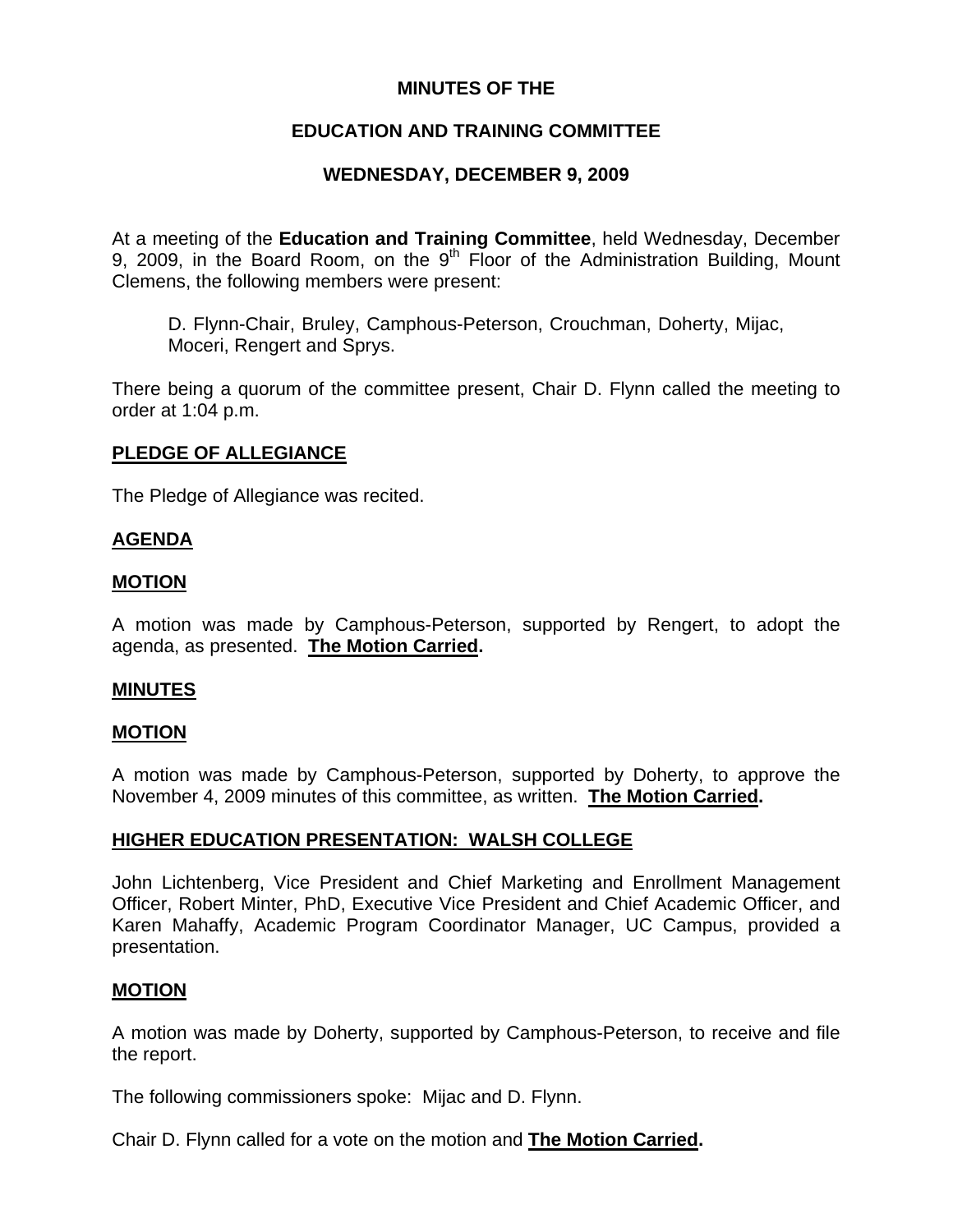### **MICHIGAN WORKS EXECUTIVE DIRECTOR'S REPORT/JOHN BIERBUSSE**

John Bierbusse summarized his distributed report.

#### **MOTION**

A motion was made by Mijac, supported by Rengert, to receive and file the report provided by Mr. Bierbusse.

The following commissioners spoke: D. Flynn, Rengert and Doherty.

Chair D. Flynn called for a vote on the motion and **The Motion Carried.** 

Chair D. Flynn asked that #10 be moved up. There were no objections.

## **YEARLY REPORT FOR MACOMB/ST. CLAIR EMPLOYMENT AND TRAINING AGENCY**

Kathy Jordan overviewed her report.

#### **MOTION**

A motion was made by Sprys, supported by Moceri, to receive and file the report provided by Ms. Jordan.

The following commissioners spoke: Doherty and Rengert.

Chair D. Flynn called for a vote on the motion and **The Motion Carried.** 

### **REPORT ON MACOMB COUNTY REFERENCE & RESEARCH CENTER/ SANDY CASAMER**

Sandy Casamer indicated that the construction is 75 percent complete.

Chair D. Flynn stated that the grand opening is scheduled for February 3<sup>rd</sup>.

The following commissioner spoke: Doherty.

#### **MOTION**

A motion was made by Camphous-Peterson, supported by Rengert, to receive and file the report from Sandra Casamer, Liaison to the Board of Commissioners/Manager. **The Motion Carried.**